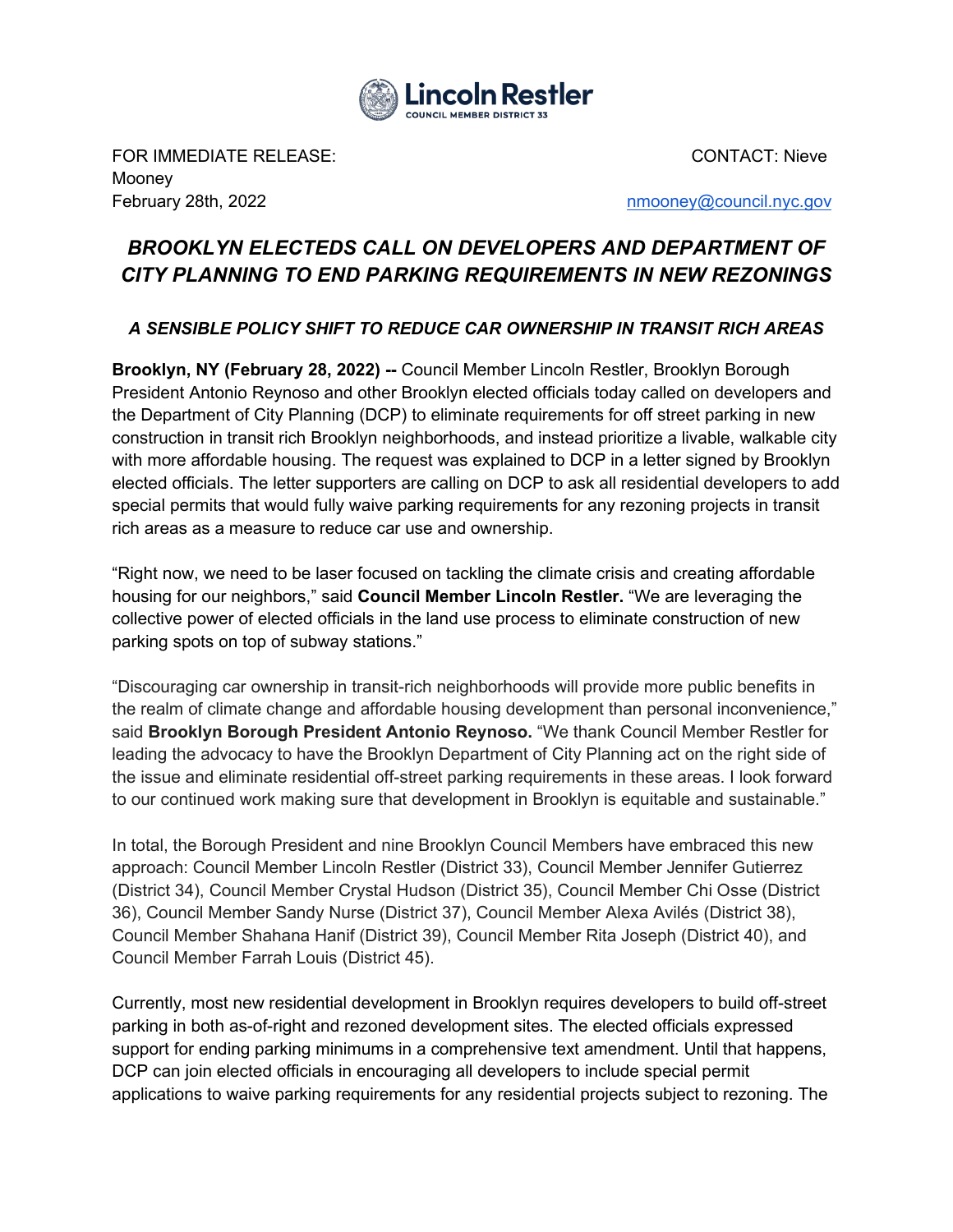

letter outlines how this additional parking currently required disrupts Brooklyn's urban fabric, makes our City less walkable, and further incentivizes car use.

The map below depicts a proposed development site at North 7th Street and Bedford, just feet from the Bedford L train station in Williamsburg. The 28-unit project includes 14 parking spots in the cellar because a rezoning of the site imposes requirements of new parking spaces for no less than 50% of the market-rate units in the building.



In cases like this one, developers are forced to spend excessive amounts of money on belowgrade parking facilities, ultimately preventing much needed housing from being built. The cost of building housing in New York is already substantially higher than comparable cities.

"The need to waive required parking minimums for new developments is long overdue," said **Council Member Crystal Hudson**. "When we take into consideration the negative effects of displacement, gentrification, and environmental racism on the Black and brown residents of both my district and New York City as a whole, the need for this common sense reform couldn't be more clear: eliminate the onerous parking construction costs that raise prices for renters and first-time home buyers, and reduce carbon emissions and pollution in the communities long plagued by the effects of environmental racism. It's past time we build deeply affordable, lowand moderate-income housing for the people who need it most, and eliminating the archaic parking requirement brings us one step in that direction."

"Our city needs to get real about affordable housing and climate change," said **Council Member Alexa Avilés.** "On the one hand, we know New Yorkers spend an unacceptably high percentage of their income on housing, and we know that our coastlines are disappearing due to climate change, yet on the other hand we continue to drive up the scarcity of land by incentivizing car ownership through parking requirements. Let's make the right choices, the common sense choices, by doing away with parking minimums required of new developments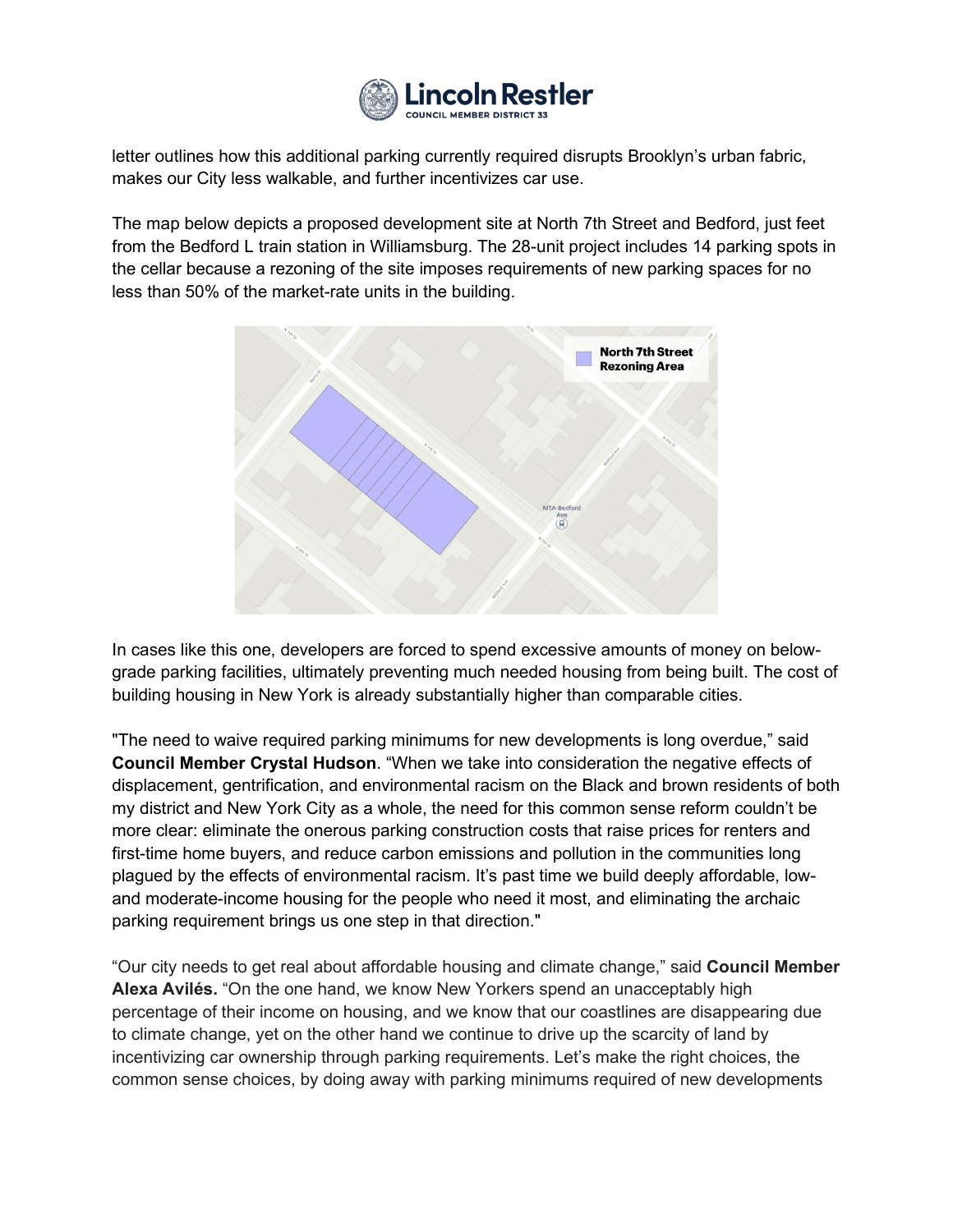

in transit accessible areas, and improving our transportation system to make it not only climate ready, but accessible to all."

"I'm proud to take a proactive stand with BP Reynoso, CM Restler, and my Brooklyn colleagues to address our City's car problem in transit hub neighborhoods — removing accessory parking in new development is long overdue in our City and doing so during this global pandemic is a must. DCP should take our concerns seriously and do right by New Yorkers who deserve affordable housing, parks, and other public amenities, not parking," said **Council Member Shahana Hanif.** 

"Parking minimums lead to more congestion and pollution, while making it more expensive to build housing and live in New York City," said **Danny Harris, Executive Director of Transportation Alternatives**. "Instead of mandating space for storing private cars, we should be making it easier to walk, bike, and take transit by reclaiming space from cars. This is the goal of our NYC 25x25 vision and we applaud Borough President Reynoso and Council Member Restler for urging an end to parking minimums in many Brooklyn rezonings. Their blueprint is an important first step and should be followed and expanded upon across the other four boroughs as well."

"Minimum parking requirements are a 20th century relic that have no place in a 21st century city, especially in neighborhoods that are easily accessible by subway and bus," said **Eric McClure, President of StreetsPAC.** "They make it more expensive to build housing, and create a perverse incentive to fill parking garages, leading to more cars and more congestion. We applaud Borough President Reynoso and Council Member Restler for their forward thinking on eliminating parking minimums, and urge the Department of City Planning to heed their call – and their colleagues to follow suit."

"Parking minimums incentivize people to own and drive cars," said **Sara Lind, Director of Policy at Open Plans.** "In the face of a climate crisis, an epidemic of traffic violence causing death and carnage on our streets, and a crippling lack of affordable housing, parking minimums are the exact wrong policy. New York City should be doing everything we can to encourage people to use sustainable modes of transportation and to lower housing costs. Eliminating parking minimums is a critical step towards those goals."

"The affordability crisis demands that we do everything within our power to lower housing costs for New Yorkers, and we know that parking mandates make new housing more expensive for both renters and prospective buyers," said **Will Thomas, Executive Director at Open New York.** "Allowing homebuilders the chance to provide more housing and less parking, especially close to transit, is a clear step in the right direction for housing affordability and more sustainable living––and we hope these sorts of reforms can ultimately be expanded across the entire city."